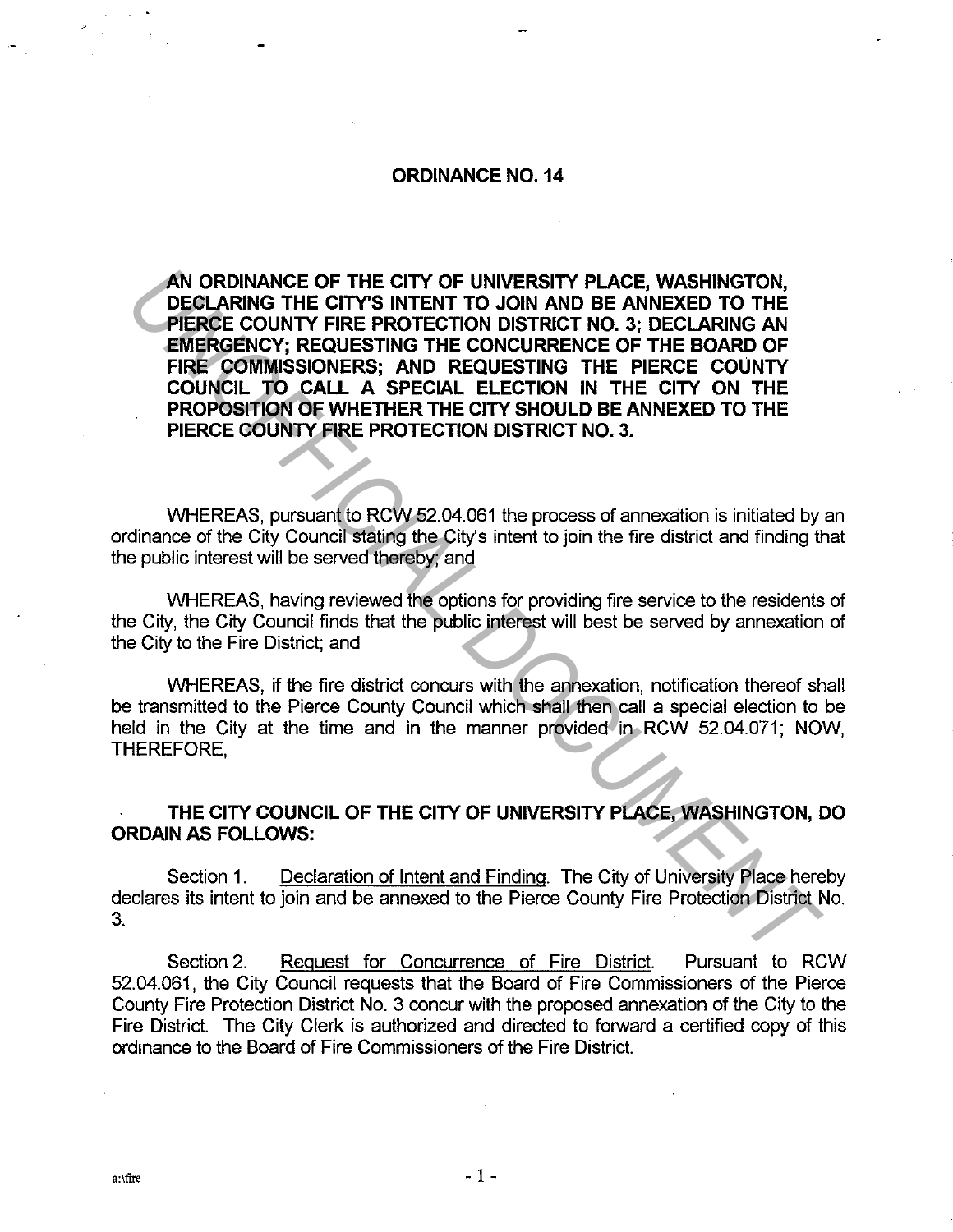Section 3. Declaration of Emergency. The City Council finds that an emergency exists requiring a special election to be held in the City of University Place on the proposition of whether the City should annex to the Fire District, in that it is essential that the City determine the manner in which fire services will be provided to residents of the City;

Section 4. Request for Special Election. The Pierce County Council is requested to concur in the finding of emergency and to call by resolution a special election to be held in the City of University Place on September 19, 1995, for the purpose of submitting to the qualified voters of the City the proposition of whether the City should annex to the Pierce County Fire Protection District No. 3. The Pierce County Council is also requested to give notice of the election as provided in RCW 52.04.071. The proposition to be submitted at the special election shall be in the form of a ballot title as follows: Section 4. Request for Special Election. The Pierce County Council is request<br>concert in the finding of emergency and to call by resolution a special election to be the<br>diffused vefors of y University Place on September 19

#### PROPOSITION

### ANNEXATION OF THE CITY OF UNIVERSITY PLACE TO PIERCE COUNTY FIRE PROTECTION DISTRICT NO. 3.

Shall the City of University Place be annexed to and be a part of the Pierce County Fire Protection District No. 3?

Section 5 Transmittal to County Council and Request for Special Election. Pursuant to RCW 52.04.061 and 52.04.071, if the Board of Fire Commissioners of the Pierce County Fire Protection District No. 3 concurs in the annexation, the City Clerk is authorized and directed to notify, and to send a certified copy of this ordinance and a copy of the Fire District's concurrence, to the Pierce County Council.

Section 6. Annexation. If a majority of persons voting on the annexation proposition vote in favor of annexation, then the City of University Place shall be annexed to and constitute a part of the Pierce County Fire Protection District No. 3 effective immediately upon the official date of incorporation of the City.

Section 7. Effective Date. Pursuant to the authorization for submission of ballot propositions set forth in RCW 52.04.071, this ordinance shall take effect five days after its passage and publication as required by law.